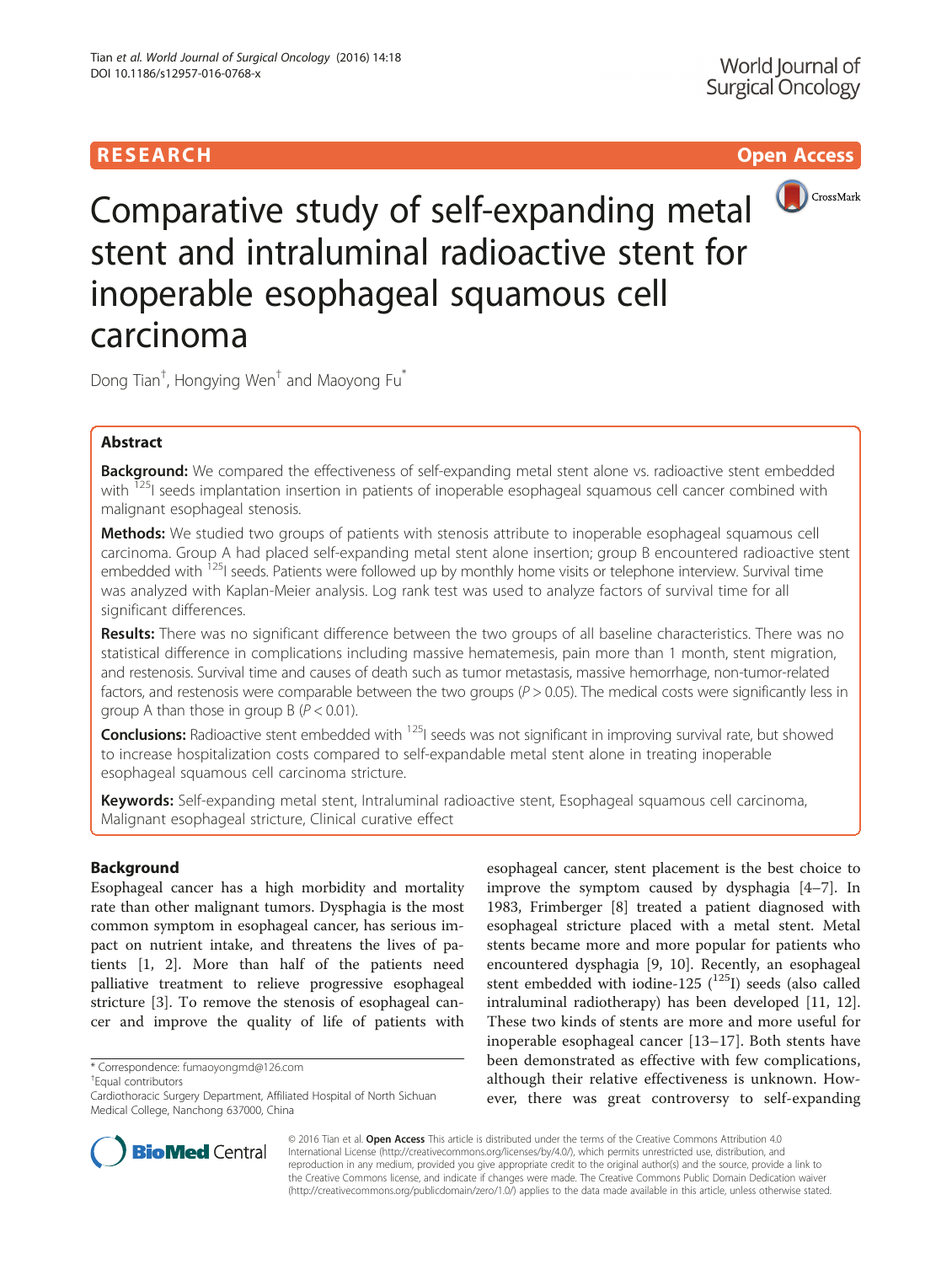metal stent and intraluminal radioactive stent in clinical curative effects, survival time, complications, hospital stay, and cost [\[11](#page-6-0), [12, 18](#page-6-0)–[24\]](#page-7-0). In our study, the selfexpanding metal stent was compared with the radioactive stent embedded with  $125$ I seeds in treating inoperable esophageal squamous cell carcinoma.

# Methods

# **Patients**

The study was approved by the institutional ethics committee of the Affiliated Hospital of North Sichuan Medical College. Informed consent was obtained from all enrolled patients. A total 131 patients with inoperable esophageal squamous carcinoma were selected for prospective nonrandomized study. Group assignment was based on physician's professional assessment as well as the patient's own preference. Self-expandable metallic stent was performed in 91 patients (group A) and intraluminal radioactive stent was performed in 40 patients (group B) at the Affiliated Hospital of North Sichuan Medical College between September 2013 and June 2015.

The specific inclusion criteria were as follows:

- 1. The pathological diagnosis was esophageal squamous cell carcinomas.
- 2. Stenosis by tumor invasion.
- 3. Physical fitness score (Karnofsky score)  $\geq 50$
- 4. Expected to survive no less than 1 month.
- 5. No other organs encountered serious dysfunction.
- 6. No chemotherapy or radiotherapy was performed before and after stent implantation.
- 7. No chance to R0 resection for surgery (e.g., local lymphadenomegaly; tumor had invaded adjacent organ(s)).

The exclusion criteria were as follows:

- 1. Esophageal fistula.
- 2. The neck segment esophageal cancer.
- 3. Inability to obey follow-up.
- 4. Whatever the cause, stent placement was given up halfway.
- 5. Esophageal adenocarcinoma and esophagogastric junction carcinoma.
- 6. Patients rejected stent placement by personal reasons.

## Dysphagia score

Ogilvie's dysphagia score classification is as follows: grade 0, to be able to eat the ordinary diet; grade 1, to be able to eat the solid food; grade 2, to be able to eat the semisolids; grade 3, to be able to take liquids food; and grade 4, to be able to eat nothing [\[25\]](#page-7-0).

## Stent and  $125$  seeds

The system of self-expanding metal stent contains two elements: esophageal stent formed by nitinol and covered by silicone membrane. Besides the two parts, intraluminal radioactive stent is also composed of another nitinol sheath outside of the stent, which can contain <sup>125</sup>I seeds (Nanjing Micro-tech Co., Ltd, Nanjing, China).

The radioactive seeds of  $^{125}I$  (Bejing ZHIBO Biomedical Technology Co., Ltd, Beijing, China) are wrapped up in titanium alloy. Parameters of seeds are as follows: 4.5 mm, 0.8 mm, 60.1 days, 27–35 keV, 1.7 cm in length, diameter, half-life, mean photon energy, and tissue penetration. The original dosage rate was 7 cGy/h. Activity of each seed for clinical use is 0.80–0.90 mCi.

## Stent placement

Before stent placement, esophagoscope, computerized tomography (CT), and barium meal was used to confirm the tumor site, stricture degree, and length of tumor. The parameters of the stent were assessed according to the measured length of the tumor. The stent should be chosen more than 2 cm at both ends of the tumor. The stent implantation process of the two types of stents was in the same method. The esophagus was able to selectively enlarge according to the degree of the esophageal stenosis. Dilation was necessary when it was required to place the stent to a maximum of 11 mm by a Savary-Miller esophageal dilator (Changzhou Jiuhong Medical Instrument Co., Ltd.).

# **Observation**

Baseline characteristics were gender, age, tumor location, complications before stent placement, local lymph node enlargement (short diameter of lymph node  $\geq 8$  mm in the cervical region, mediastinum, abdomen), tumor stage (seventh edition of the AJCC and UICC), time of stent placement, length of tumor, length of stent, and esophagus dilation. Clinical curative effects were based on dysphagia score and tumor regression (smaller on the maximum section area of CT). The complications were sudden massive hemorrhage within the first month, pain more than 1 month, stent migration, and restenosis. Hospital stays and medical costs, survival time, and death causes were also identified.

## Followed up

Patients were followed up by monthly telephone interview or home visits from a specialized doctor. All the patients were followed up until July 2015 or death.

#### Statistical analysis

Statistical software package SPSS 22.0 (SPSS, Inc., Chicago, IL) was used for all the data analyses. Mean  $\pm$ standard deviation and range expressed the numeric data.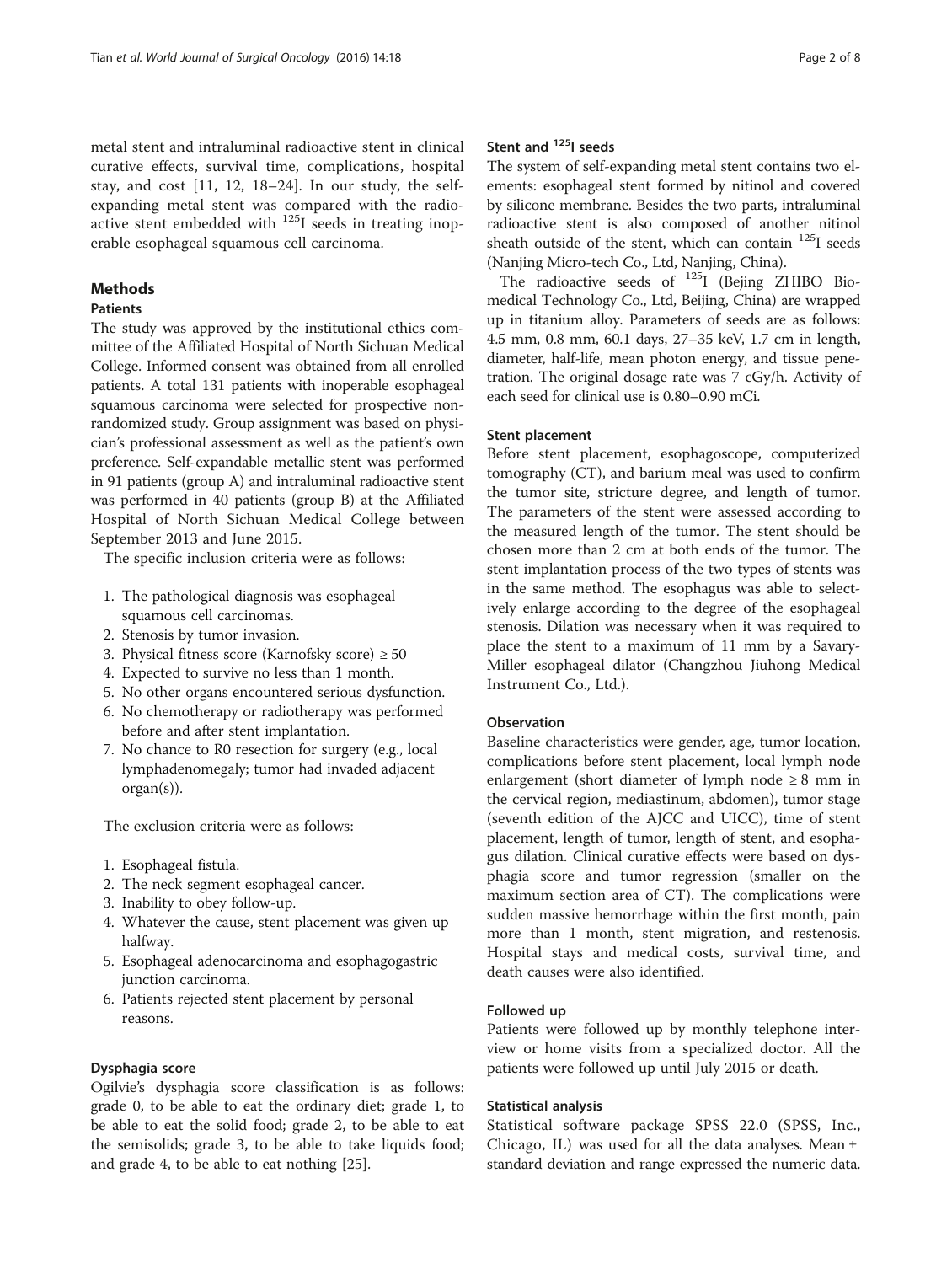Student's t test,  $\chi^2$  test, Kaplan-Meier method, and logrank test were applied in our study.  $P < 0.05$  was considered to indicate a statistically significant difference.

## Results

# Patient characteristics

The median follow-up period in both groups A and B were 4 months. Stent placement was successful in both groups. The baseline characteristics of both groups were detailed in Table 1. There were no statistically significant differences in the gender, age, tumor location, complications before stent placement, local lymph node enlargement, tumor stage, time of stent placement, length of tumor, length of stent, and esophagus dilation between the two groups  $(P > 0.05)$ .

## Clinical curative effects

The dysphagia score was improved in the two groups after stent placement. Three cases (7.5 %) of tumor growth were inhibited in group B after 3 months, group A did not, as shown in Table [2](#page-3-0).

Table 1 The baseline characteristics of studied groups

#### Complications

There were no statistically significant differences in the sudden massive hemorrhage, pain more than 1 month, stent migration, or restenosis in both groups  $(P > 0.05)$ , as shown in Table [3](#page-3-0).

(1) Massive hemorrhage: No patient encountered sudden massive hemorrhage during stent placement, but this complication developed in six (6.6 %) and one (2.5 %) patients in group A and group B, respectively, post placement; all of which were fatal.

(2) Pain: Most of the patients encountered retrosternal pain after the stent placement and part of the patients felt severe chest pain, which was relieved using narcotic analgesics. Sixteen patients in group A and 12 patients in group B felt severe pain more than 1 month, and no statistically significant differences were identified between the two groups  $(P > 0.05)$ .

(3) Stent migration: Five patients in group A and two patients in group B experienced stent migration 2 months after stent placement, confirmed by electronic endoscopy or barium meal. Re-intervention by

| Characteristics                                      | Group A $(n = 91)$       | Group B $(n = 40)$     | P                    |
|------------------------------------------------------|--------------------------|------------------------|----------------------|
| Gender, n (%)                                        |                          |                        | 0.869 <sup>c</sup>   |
| Male                                                 | 67 (73.6 %)              | 30 (75 %)              |                      |
| Female                                               | 24 (26.4 %)              | 10 (25 %)              |                      |
| Age (years, mean $\pm$ SD) (range)                   | $66.3 \pm 9.4 (43 - 90)$ | $66.9 \pm 8.6$ (47-84) | 0.700 <sup>d</sup>   |
| Location of cancer, $n$ (%)                          |                          |                        | 0.195 <sup>c</sup>   |
| Proximal third                                       | 15 (16.5 %)              | $3(7.5\%)$             |                      |
| Middle third                                         | 66 (72.5 %)              | 29 (72.5 %)            |                      |
| Distal third                                         | 10 (11.0 %)              | 8 (20.0 %)             |                      |
| Complications before stent placement, n (%)          |                          |                        | 0.601 <sup>c</sup>   |
| Yes                                                  | 41 (46.1 %)              | 20 (50 %)              |                      |
| No                                                   | 50 (55.9 %)              | 20 (50 %)              |                      |
| Local lymph node enlargement, $n$ (%) <sup>a</sup>   |                          |                        | 0.686 <sup>c</sup>   |
| Yes                                                  | 69 (75.8 %)              | 29 (72.5 %)            |                      |
| No                                                   | 22 (24.2 %)              | 11 (27.5 %)            |                      |
| Tumor stage, n (%) <sup>b</sup>                      |                          |                        | 0.437 <sup>c</sup>   |
| Ш                                                    | 61 (67.0 %)              | 24 (60.0 %)            |                      |
| $\mathsf{IV}$                                        | 30 (33.0 %)              | 16 (40.0 %)            |                      |
| Time of stent placement (min, mean $\pm$ SD) (range) | $22.6 \pm 4.9$ (15-35)   | $20.2 \pm 4.7$ (14-32) | $0.792$ <sup>d</sup> |
| Length of tumor (cm, mean $\pm$ SD) (range)          | $5.3 \pm 1.3$ (3-10)     | $5.5 \pm 1.5$ (2.5-8)  | $0.139^{d}$          |
| Length of stent (cm, mean $\pm$ SD) (range)          | $9.3 \pm 2.0$ (6-16)     | $10.5 \pm 1.6$ (6-14)  | $0.274$ <sup>d</sup> |
| Esophagus dilation, n (%)                            |                          |                        | 0.775c               |
| Yes                                                  | 57 (62.6 %)              | 24 (60 %)              |                      |
| No                                                   | 34 (37.4 %)              | 16 (40 %)              |                      |

<sup>a</sup>Short diameter of lymph node ≥8 mm in cervical region, mediastinum, abdomen<br><sup>b</sup>7th edition of the AICC8JIICC

7th edition of the AJCC&UICC

<sup>c</sup>χ<sup>2</sup> exact test was used<br><sup>d</sup>Student's t test was us

dStudent's t test was used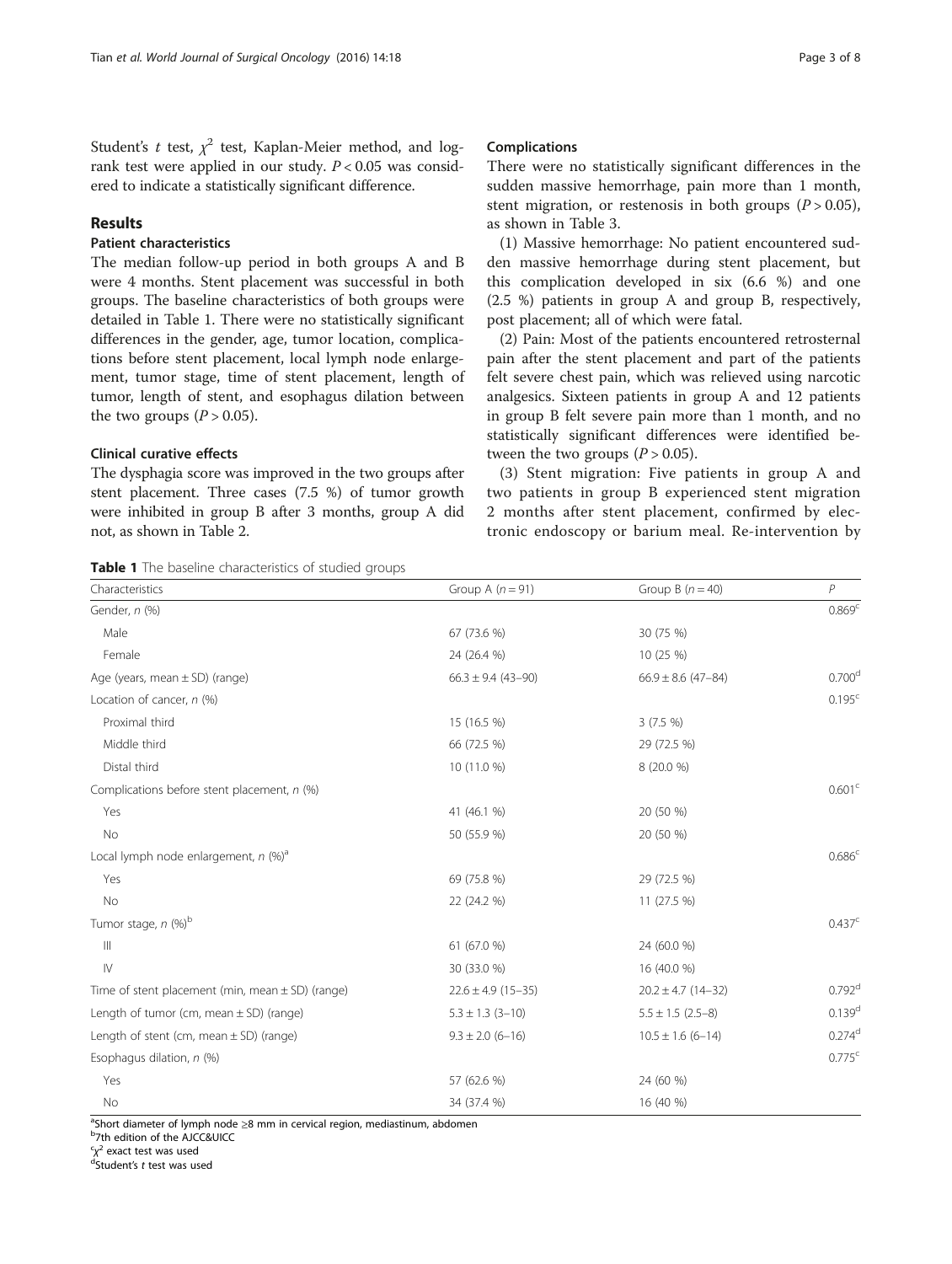#### <span id="page-3-0"></span>Table 2 Clinical curative effects

|                                                                       | Group A $(n = 85)$ | Group B $(n = 32)$ | Р                  |
|-----------------------------------------------------------------------|--------------------|--------------------|--------------------|
| Ogilvie's dysphagia score (prior stent placement), n (%)              |                    |                    | 0.997 <sup>c</sup> |
| 3                                                                     | 66 (72.5 %)        | 29 (72.5 %)        |                    |
| 4                                                                     | 25 (27.5 %)        | 11 (27.5 %)        |                    |
| Ogilvie's dysphagia score (post stent placement) <sup>a</sup> , n (%) |                    |                    | 0.200 <sup>c</sup> |
| $\overline{0}$                                                        | 73 (80.2 %)        | 28 (70.0 %)        |                    |
|                                                                       | 18 (19.8 %)        | 12 (30.0 %)        |                    |
| Tumor regression, $n$ (%) <sup>b</sup>                                |                    |                    | $0.008^{c,d}$      |
| Yes                                                                   | $0(0\%)$           | $3(7.5\%)$         |                    |
| No                                                                    | 91 (100 %)         | 37 (92.5 %)        |                    |

<sup>a</sup> 3 days after stent implantation

b Smaller on the maximum section area of CT

 $\chi^2$  exact test was used

 $\alpha^2$  exact test considered to indicate a statistically significant difference

gastroscope assistance was successful on these seven patients.

(4) Restenosis: Four patients in group A and two patients in group B experienced restenosis 3 months after stent placement, confirmed by barium meal and/or gastroendoscopy. No patient chose to undergo further treatment.

(5) Others: There were no radioactive pneumonia, bone marrow suppression, gastrointestinal reaction, and other complications related to radiotherapy in group B.

#### Hospital stays and medical costs

The hospital stays were shorter in group A than those in group B, but this did not reach statistical significance difference: 8.9 vs. 10.1 days, respectively  $(P > 0.05)$ . The medical costs were significantly less in group A than those in group B: ¥7000 vs. ¥26,000, respectively  $(P < 0.01)$ .

|  | <b>Table 3</b> Complications post to stent placement |  |  |
|--|------------------------------------------------------|--|--|
|--|------------------------------------------------------|--|--|

|                                 | Group A, $n$ (%) | Group B, $n$ $(\%)$ | $\overline{P}$     |
|---------------------------------|------------------|---------------------|--------------------|
| Massive hemorrhage <sup>a</sup> |                  |                     | $0.337^{b}$        |
| Yes                             | $6(6.6\%)$       | $1(2.5\%)$          |                    |
| No                              | 85 (93.4 %)      | 39 (97.5 %)         |                    |
| Pain more than 1 month          |                  |                     | $0.110^{b}$        |
| Yes                             | 16 (17.6 %)      | 12 (30.0 %)         |                    |
| <b>No</b>                       | 75 (82.4 %)      | 28 (70.0 %)         |                    |
| Stent migration                 |                  |                     | 0.908 <sup>b</sup> |
| Yes                             | $5(5.5\%)$       | 2(5.0 %)            |                    |
| <b>No</b>                       | 86 (94.5 %)      | 38 (95.0 %)         |                    |
| Restenosis                      |                  |                     | 0.879 <sup>b</sup> |
| Yes                             | 4 (4.4 %)        | 2(5.0%              |                    |
| <b>No</b>                       | 87 (95.6 %)      | 38 (95.0 %)         |                    |

<sup>a</sup>In the first month after stent placement

 $\frac{b}{\chi^2}$  exact test was used

## Survival time and death causes

The mean survival time in group A and group B was  $4.2 \pm 2.8$  (0-15) months and  $4.4 \pm 2.4$  (0-9) months, respectively. The Kaplan-Meier curves were shown in Fig. [1.](#page-4-0) There was no significant differences in the survival time  $(P = 0.752 > 0.05)$ . The main death causes were tumor metastasis (40.7 % vs. 40.0 %) and massive hemorrhage (30.8 % vs. 27.5 %), as shown in Table [4](#page-4-0). Among these death causes, 96 patients (group  $A = 68$ , group  $B = 28$ ) died of esophageal cancer. The mean disease specific survival time in group A and group B was  $3.4 \pm 0.3$  and  $3.7 \pm 0.4$  months, respectively. The Kaplan-Meier curves were shown in Fig. [2](#page-5-0). There was no significant difference in survival  $(P = 0.421 > 0.05)$ .

# **Discussion**

Advanced esophageal squamous cell carcinoma may cause dysphagia. Dysphagia is the main symptom of patients with inoperable esophageal squamous cell carcinoma [[1\]](#page-6-0). Most of them need the palliative care to relieve this symptom [[3\]](#page-6-0).

Although esophageal bypass surgery has been performed to enable oral ingestion, the outcome of this palliative surgery is not always favorable because it is extremely invasive for the patients in an unstable condition as a result of advanced cancer [\[26](#page-7-0)–[28](#page-7-0)]. In contrast, the insertion of an esophageal stent has many advantages for such patients because it is much less invasive and the procedure is simpler and safer than bypass surgery. Recently, stenting has been considered to be the best way of treatment for malignant stenosis.

These work compared the self-expanding metal stent alone and intraluminal radioactive stent loaded with 125I seeds for palliation of dysphagia due to inoperable squamous carcinoma of the esophagus.

Although various studies have described, intraluminal radioactive stent got a better long-term clinical effect of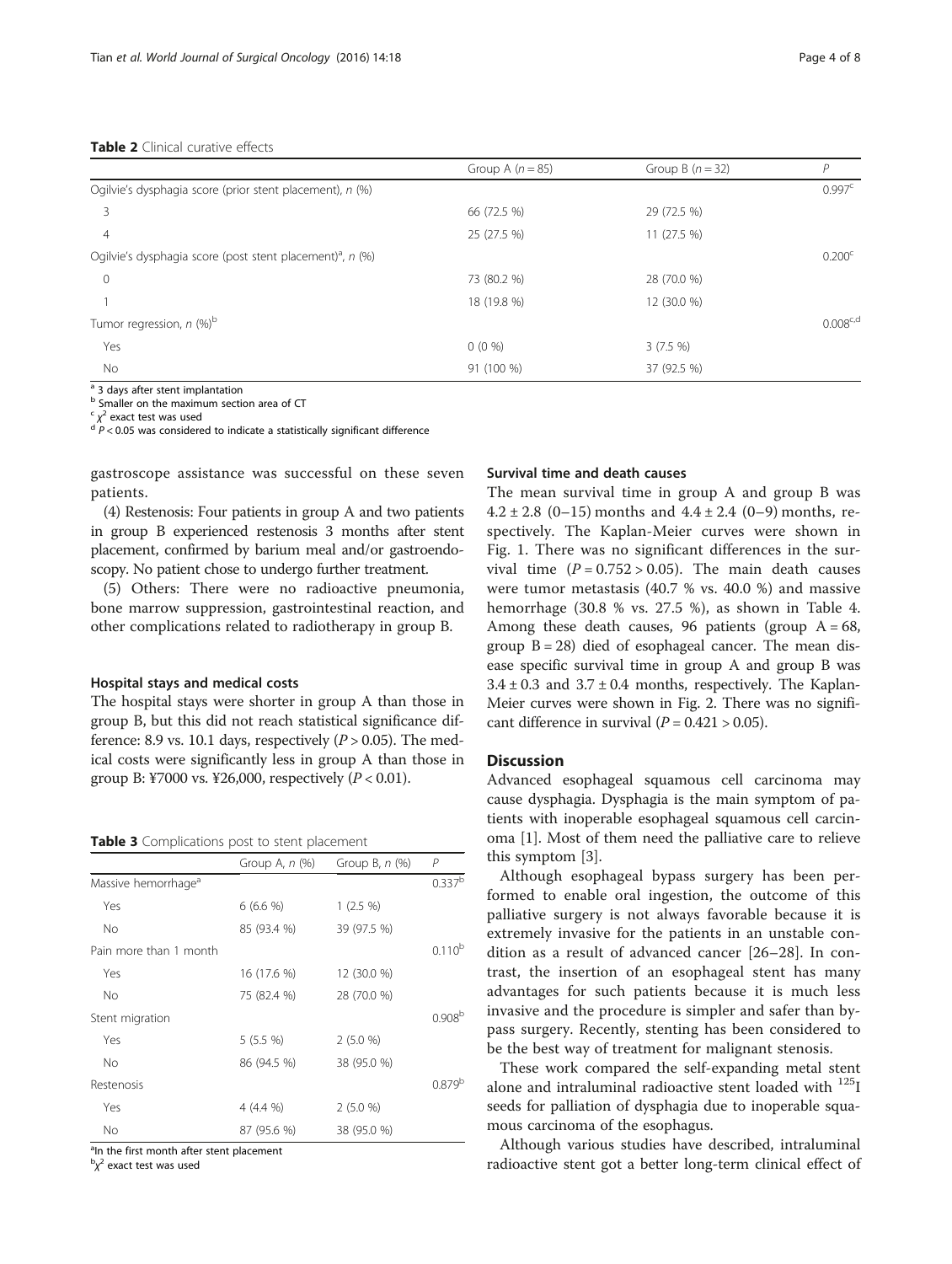<span id="page-4-0"></span>

dysphagia and went with fewer complications. Moreover, the median survival time was also longer in intraluminal radioactive stent than self-expanding metal stent alone. Our study showed no significance evidence of this fact in inoperable esophageal squamous cell carcinoma.

All patients in our study were inoperable of advanced esophageal cancer who chose self-expanding metal stent (group A) and the radioactive stent embedded with  $^{125}I$ seeds (group B) voluntarily. Both stent placements were clinically successful. There was no death during stent implantation.

The score of dysphagia was improved greatly in all patients after stenting, and there was no statistically significant difference between groups A and group B. Three months after stent placement, 4 patients in group A and 2 patients in group B experienced restenosis. The causes of restenosis after placement may be due to the granulation hyperplasia tissue and/or tumor tissue growing into the ends of the stent [\[24](#page-7-0)]. No patient in our study

encountered restenosis because of the regrowth of the tumor tissue.

Three months later, three cases (7.5 %) with tumor growth was inhibited in group B, group A did not. This demonstrated that the intraluminal radioactive stent had the effect of inhibiting tumor growth and the hyperplasia of the granulation tissue.

The main complications following the stent placement include massive hematemesis, pain more than 1 month, stent migration, and restenosis [[13,](#page-6-0) [29](#page-7-0)–[33\]](#page-7-0). There was no statistical significance difference between group A and group B in these outcomes.

Hemorrhaging after stent placement has been reported about 3–8 % and most of the time was self-limited [\[1](#page-6-0)]. This incidence has also been reported as much as 30 % in part of the study [[11\]](#page-6-0). In our study, six patients in group A and one in group B encountered massive hemorrhaging in 1 month after stent placement, but no patients succumbed during the process of stent placement.

| <b>Table 4</b> Death causes |
|-----------------------------|
|                             |

| Death causes                     | Group A $(n = 86)$ | Group B $(n=35)$ | $P = 0.959$ |
|----------------------------------|--------------------|------------------|-------------|
| Tumor metastasis, n (%)          | 37 (40.7 %)        | 16 (40.0 %)      |             |
| Massive hemorrhage, n (%)        | 28 (30.8 %)        | $11(27.5\%)$     |             |
| Non-tumor-related factors, n (%) | 18 (19.8 %)        | 7(17.5%)         |             |
| Restenosis, n (%)                | $3(1.1\%)$         | $(2.5\% )$       |             |

 $\chi^2$  exact test was used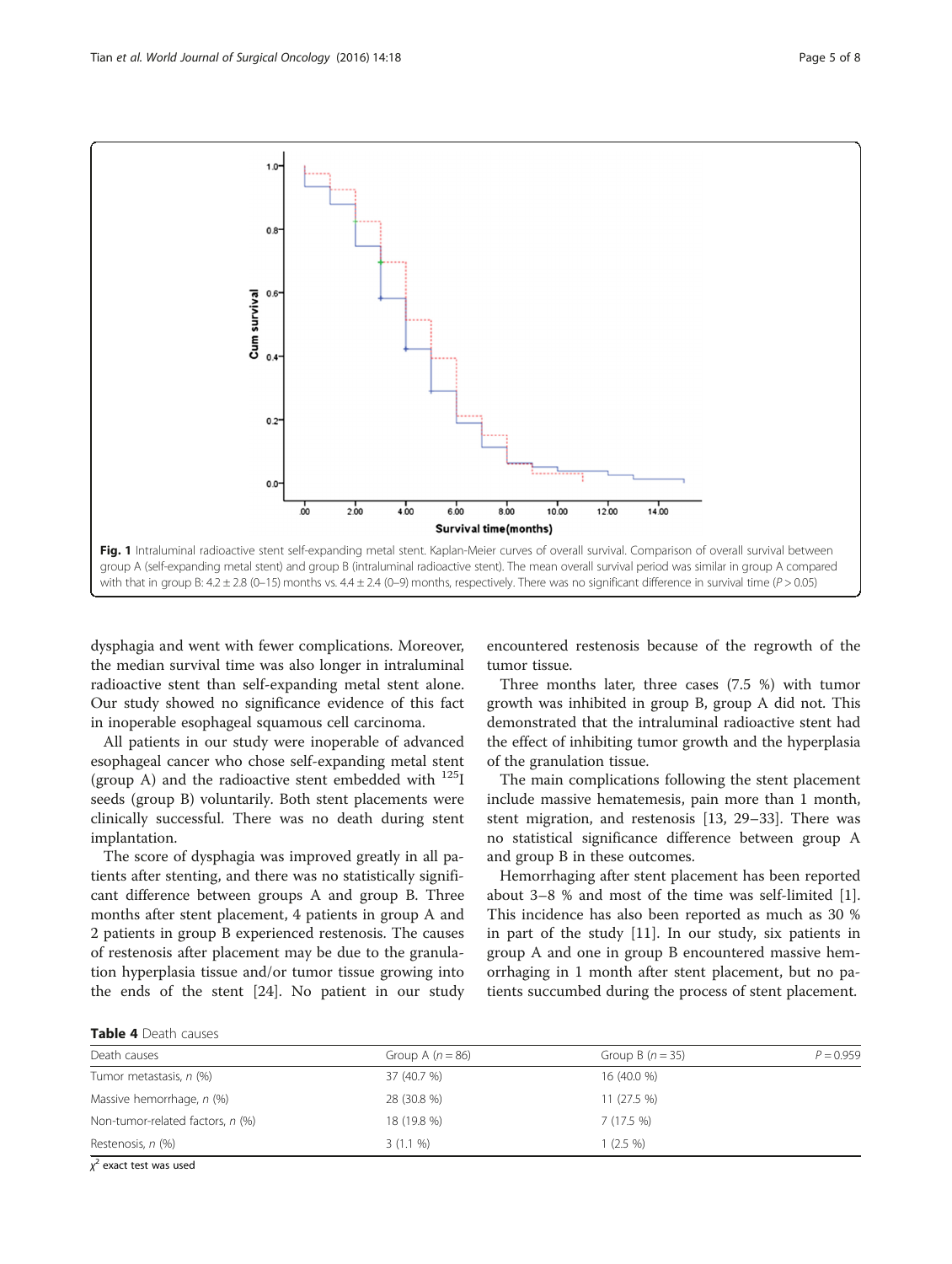<span id="page-5-0"></span>

In our study, most of the patients encountered retrosternal pain after the stent placement and part of the patients felt severe chest pain, which was relieved using narcotic analgesics. Sixteen patients in group A and 12 patients in group B felt severe pain more than 1 month, and no statistically significant difference was identified between the two groups. That was lower than has been observed in previous research (53.8 %) [[34](#page-7-0)]. No patient stopped stent treatment because of severe pain.

Five cases in group A and two cases in group B experienced stent migration 2 months after stent placement, confirmed by electronic endoscopy or barium meal. Reintervention by gastroscope assistance was successful on these patients. That should be due to the nature of the nickel-titanium shape memory alloy stents. Cold temperature will make the stent soften. When the temperature reaches more than 37 °C for 1 week, the stent will form a shape that does not change in response to cold temperatures. In order to prevent the stent from deformation or shifting, cold foods could be taken no less than 1 week after stenting [[24\]](#page-7-0).

The hospital stays were shorter in group A than those in group B, but there was no statistically significant differences: 8.9 vs. 10.1 days, respectively. Few studies

reported hospital stays, but found longer compared to those of our study. The medical costs were significantly less in group A than those in group B: ¥7000 vs. ¥26,000, respectively. Some of other previous studies found that there was no significant differences between the total medical costs of metal stent placement vs. radiotherapy in the palliative treatment of esophageal squamous cell cancer [\[18](#page-6-0), [19](#page-7-0)].

The mean survival time in group A and group B was  $4.2 \pm 2.8$  (0-15) months and  $4.4 \pm 2.4$  (0-9) months, respectively. There was no statistical significance difference in survival time  $(P > 0.05)$ . Besides, the diseasespecific survival better reflects the impact of stent placement on the survival of patients. In this study, the mean disease-specific survival time in group A and group B was  $3.4 \pm 0.3$  and  $3.7 \pm 0.4$  months, respectively. There was also no statistical significance difference in survival  $(P > 0.05)$ . The main death causes were tumor metastasis (40.7 % vs. 40.0 %) and massive hemorrhage (30.8 % vs. 27.5 %). Although various studies [\[11, 12](#page-6-0), [18](#page-6-0), [35\]](#page-7-0) have described a longer survival time of intraluminal radioactive stent than that of self-expanding metal stent, our results showed no evidence of significance supporting this fact in inoperable esophageal squamous cell cancer.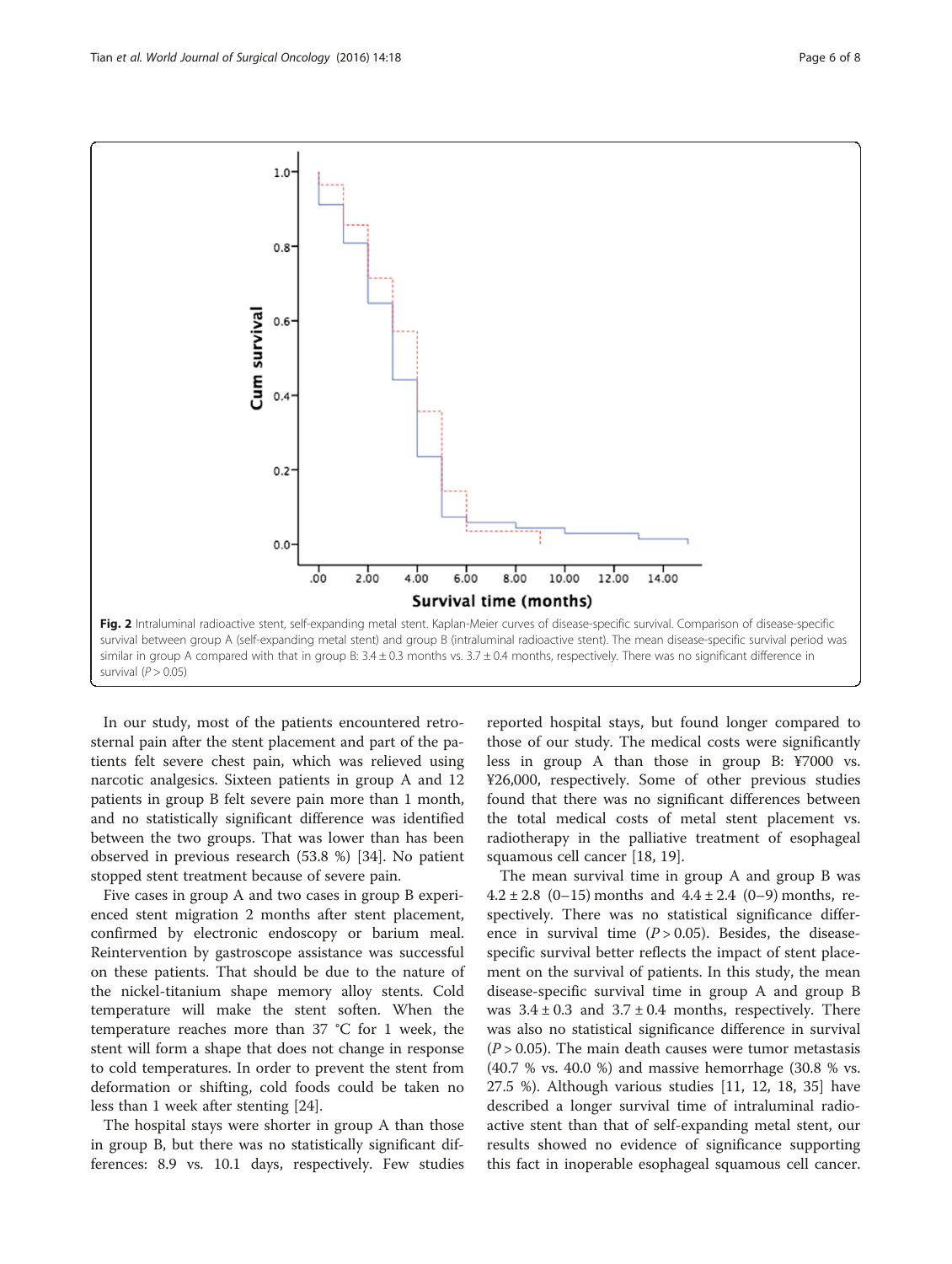<span id="page-6-0"></span>The reason of this difference may be attributed to different case compositions. All the patients in our research were only at advanced stage (III, IV stage) and esophageal squamous cell carcinoma; however, other studies included early/advanced stage (II, III, IV stage) patients and esophageal adenocarcinoma/adenocarcinoma of the esophagogastric junction.

Theoretically, radioactive stent embedded with <sup>125</sup>I seeds implantation may be better than self-expanding metal stent alone insertion because of the different types of stent to the tumor. Intraluminal radioactive stent provides closer, longer continuous radiotherapy with tumors. Nevertheless, the dose of radiation with radioactive stent in the esophageal lumen was too difficult to precisely measure and plan. Therefore, an accurate dose of <sup>125</sup>I seeds was important. Unfortunately, there was no treatment planning system (TPS) for luminal organs. The TPS that we used mainly depended on the design of solid tumors.

In the present study, the main death causes were tumor metastasis and massive hemorrhage. Although three cases of tumor growth were inhibited, there was no significant effect of radioactive stent to inhibit tumor metastasis and massive hemorrhage.

Some inevitable limitations also could be found in our study. Firstly, the sample size of the present study was considered small, although it reached the statistical significance which could be due to the time limitation and inclusion criteria. Our further studies with bigger sample sizes may make more accurate results. Secondly, the quality of life for these patients, an important measure to assess for the palliative treatment of cancer, including inoperable esophageal squamous cell cancer, was not measured in our study.

## Conclusions

Intraluminal radioactive stent embedded with 125I seeds implantation was not significant when it came to the outcome of survival benefit, but increased the hospitalization expense than self-expandable metal stent alone in treating inoperable esophageal squamous cell carcinoma stricture.

## Consent for publication

Informed consent for publishing the individual patient data was obtained from all the participants.

#### Competing interests

The authors declare that they have no competing interests.

#### Authors' contributions

DT and HW were involved in the manuscript preparation, reference literature review, and program design. MF participated in the clinical data collection and manuscript amendment. All authors read and approved the final manuscript.

#### Acknowledgements

This study did not receive any specific funding. We appreciate the contribution and the valuable assistance of Dr. Shunran Ma and Dr. Shaofu Yang of the Cardiothoracic Surgery Department, Affiliated Hospital of North Sichuan Medical College.

#### Funding

There are currently no funding sources in the list.

#### Received: 24 November 2015 Accepted: 11 January 2016 Published online: 22 January 2016

#### References

- 1. Katsanos K, Sabharwal T, Adam A. Stenting of the upper gastrointestinal tract: current status. Cardiovasc Intervent Radiol. 2010;33(4):690–705. doi[:10.1007/s00270-010-9862-6](http://dx.doi.org/10.1007/s00270-010-9862-6). Epub 2010 Jun 3.
- 2. Park JG, Jung GS, Oh KS, Park SJ. Double-layered PTFE-covered nitinol stents: experience in 32 patients with malignant esophageal strictures. Cardiovasc Intervent Radiol. 2010;33(4):772–9. doi:[10.1007/s00270-009-9718-0](http://dx.doi.org/10.1007/s00270-009-9718-0). Epub 2009 Sep 29.
- 3. Parkin DM, Bray FI, Devesa SS. Cancer burden in the year 2000. The global picture. Eur J Cancer. 2001;37 Suppl 8:S4–66.
- 4. Knyrim K, Wagner HJ, Bethge N, Keymling M, Vakil N. A controlled trial of an expansile metal stent for palliation of esophageal obstruction due to inoperable cancer. N Engl J Med. 1993;329(18):1302–7.
- 5. Song HY, Do YS, Han YM, Sung KB, Choi EK, Sohn KH, et al. Covered, expandable esophageal metallic stent tubes: experiences in 119 patients. Radiology. 1994;193(3):689–95.
- 6. Christie NA, Buenaventura PO, Fernando HC, Nguyen NT, Weigel TL, Ferson PF, et al. Results of expandable metal stents for malignant esophageal obstruction in 100 patients: short-term and long-term follow-up. Ann Thorac Surg. 2001;71(6):1797–801. discussion 1801-2.
- 7. Sabharwal T, Hamady MS, Chui S, Atkinson S, Mason R, Adam A. A randomised prospective comparison of the Flamingo Wallstent and Ultraflex stent for palliation of dysphagia associated with lower third oesophageal carcinoma. Gut. 2003;52(7):922–6.
- 8. Frimberger E. Endoscopic treatment of benign esophageal stricture. Endoscopy. 1983;15 Suppl 1:199–202.
- 9. Song HY, Park SI, Do YS, Yoon HK, Sung KB, Sohn KH, et al. Expandable metallic stent placement in patients with benign esophageal strictures: results of long-term follow-up. Radiology. 1997;203(1):131–6.
- 10. Zelenák K, Mistuna D, Lúcan J, Polácek H. Broken esophageal stent successfully treated by interventional radiology technique. Cardiovasc Intervent Radiol. 2010;33(3):643–5. doi[:10.1007/s00270-009-9648-x](http://dx.doi.org/10.1007/s00270-009-9648-x). Epub 2009 Jul 14.
- 11. Guo JH, Teng GJ, Zhu GY, He SC, Fang W, Deng G, et al. Self-expandable esophageal stent loaded with 125I seeds: initial experience in patients with advanced esophageal cancer. Radiology. 2008;247(2):574–81. doi[:10.1148/](http://dx.doi.org/10.1148/radiol.2472070999) [radiol.2472070999.](http://dx.doi.org/10.1148/radiol.2472070999) Epub 2008 Mar 18.
- 12. Zhongmin W, Xunbo H, Jun C, Gang H, Kemin C, Yu L, et al. Intraluminal radioactive stent compared with covered stent alone for the treatment of malignant esophageal stricture. Cardiovasc Intervent Radiol. 2012;35(2):351–8. doi:[10.1007/s00270-011-0146-6.](http://dx.doi.org/10.1007/s00270-011-0146-6) Epub 2011 Mar 24.
- 13. Bartelsman JF, Bruno MJ, Jensema AJ, Haringsma J, Reeders JW, Tytgat GN. Palliation of patients with esophagogastric neoplasms by insertion of a covered expandable modified Gianturco-Z endoprosthesis: experiences in 153 patients. Gastrointest Endosc. 2000;51(2):134–8.
- 14. Baron TH. Expandable metal stents for the treatment of cancerous obstruction of the gastrointestinal tract. N Engl J Med. 2001;344(22):1681–7.
- 15. Jager J, Langendijk H, Pannebakker M, Rijken J, de Jong J. A single session of intraluminal brachytherapy in palliation of oesophageal cancer. Radiother Oncol. 1995;37(3):237–40.
- 16. Sur RK, Levin CV, Donde B, Sharma V, Miszczyk L, Nag S. Prospective randomized trial of HDR brachytherapy as a sole modality in palliation of advanced esophageal carcinoma—an International Atomic Energy Agency study. Int J Radiat Oncol Biol Phys. 2002;53(1):127–33.
- 17. Raijman I, Siddique I, Ajani J, Lynch P. Palliation of malignant dysphagia and fistulae with coated expandable metal stents: experience with 101 patients. Gastrointest Endosc. 1998;48(2):172–9.
- 18. Homs MY, Steyerberg EW, Eijkenboom WM, Tilanus HW, Stalpers LJ, Bartelsman JF, et al. Single-dose brachytherapy versus metal stent